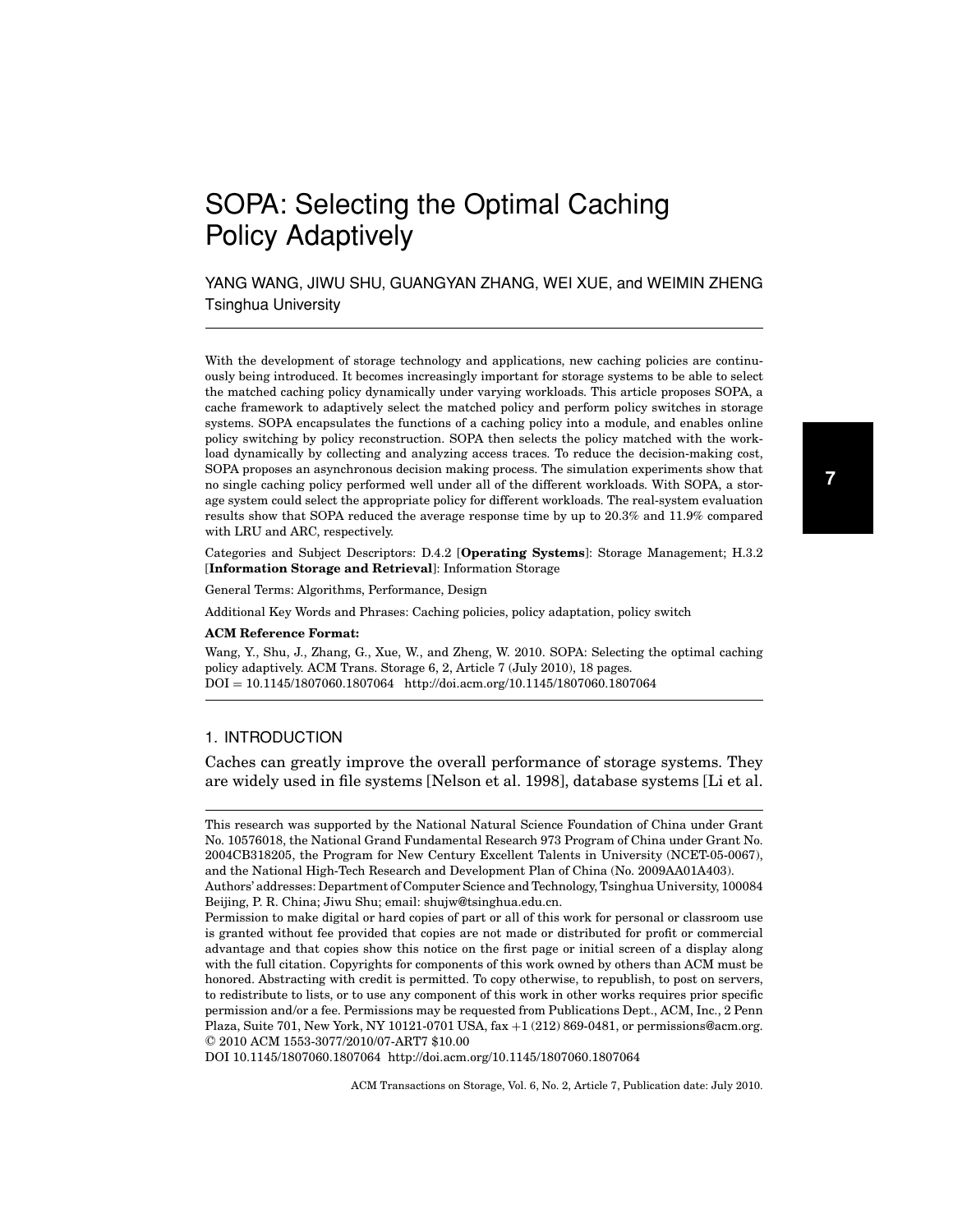## 7:2 • Y. Wang et al.

2005; Chou and Dewitt 1985], RAID controllers [Menon 1994], disks [Menon and Hartung 1988], Web servers [Cao and Irani 1997], and so on. With the development of storage architecture and applications, new caching policies are continuously being designed to suit the different needs of applications, such as MQ [Zhou and Philbin 2001], ARC [Megiddo and Modha 2003], SANBoost [Ari et al. 2004], DULO [Jiang et al. 2005], and WOW [Gill and Modha 2005]. Some of them are adaptive, such as MQ and ARC, while others try to make optimizations for specific workloads, for example, DULO targets achievement of a high hit ratio under workloads with many sequential accesses.

In fact, as a result of the evolving and changing access patterns, no single policy is able to adapt to all workloads [Ari et al. 2004]. This makes it increasingly important for cache systems to be capable of selecting the matched caching policy dynamically. In most of existing systems, caching policies are tightly coupled with the cache systems, making it hard to perform policy switches.

In this article, we propose SOPA, a framework that evaluates all available candidate policies according to the change of workloads, selects the matched one, and performs a policy switch online. SOPA uses the following two techniques.

- —*The modularization of caching policies and policy switch*. Cache systems call the functions of the various caching policy modules through a unified interface, and they do not depend on the implementation details of these policies. By policy reconstruction, SOPA enables online switching between any two caching policies.
- —*The online policy selection*. SOPA can select the matched caching policy dynamically for a varying workload. It collects the access trace and selects the matched policy through trace analyzing.

SOPA was evaluated via two experiments on a simulation system and on a real system. The simulation results show that a single caching policy could not perform well under all of the different workloads, while SOPA could select the matched policy for each workload and achieve a satisfactory hit rate. The real system evaluation shows that SOPA reduced the average response time by up to 20.3% and 11.9% compared with LRU and ARC, respectively.

This article is organized as follows. Section 2 briefly reviews the related work. In Section 3, the architecture of SOPA is introduced. In Sections 4 and 5, we present the evaluation results on the simulation and real systems. Finally some conclusions and comments on future work are given in Section 6.

## 2. RELATED WORK

With the development of storage systems, various caching policies have been introduced. LRU and LFU are the earliest caching policies. Later policies take into account both recency and frequency factors, such as LRU-k [O'Neal et al. 1993], 2Q [Johnson and Shasha 1994], FBR [Robinson and Devarakonda 1990], LRFU [Lee et al. 2001], LIRS [Jiang and Zhang 2002], MQ [Zhou and Philbin 2001], ARC [Megiddo and Modha 2003] and CAR [Bansal and Modha 2004]. These policies mainly try to raise the hit rate and require no additional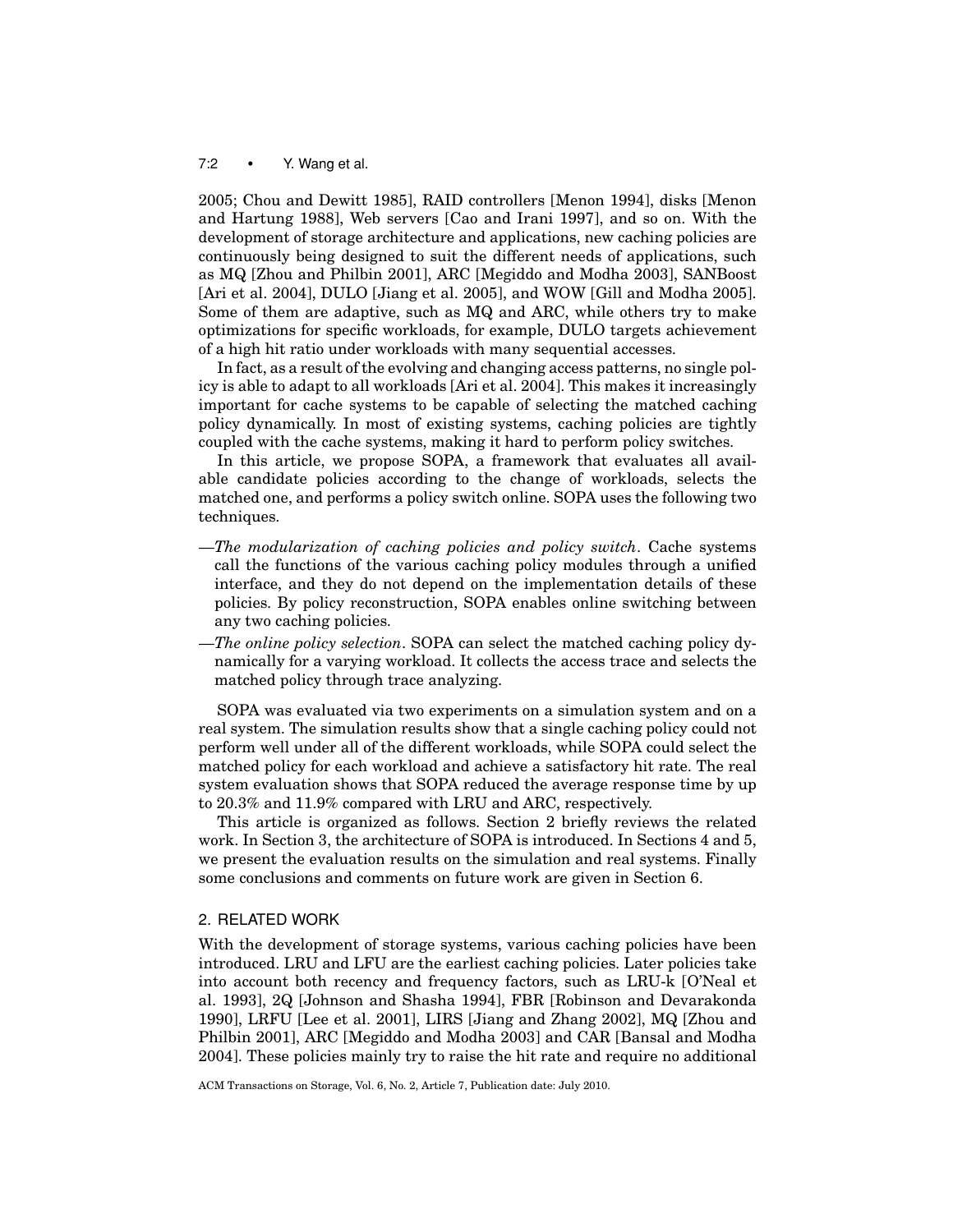information from the cache system. Some policies also take into account other effects, or try to use some additional information from the cache system. SANBoost [Ari et al. 2004], WOW [Gill and Modha 2005] and Karma [Yadgar and Factor 2007] are such examples.

It should be pointed out that, since access patterns have always been evolving and changing, no single policy is able to adapt to all workloads [Ari et al. 2002]; in addition, existing policies may also continuosly be replaced by new ones. Therefore, it is necessary to employ a method to match the proper caching policy to a specific workload.

Some caching policies have parameters tunable for performance. By tuning these parameters, the policies could deal with a wide variety of workloads. For some of them, the tuning of parameters is done manually by the administrator. For example, the *Correlated Reference Period* in LRU-k, *Kin* and *Kout* in 2Q, *Lhir* in LIRS,  $\lambda$  in LRFU, and  $F_{new}$  and  $F_{old}$  in FBR, are parameters that are tuned by rule of thumb. The designers of these policies give some suggestions about the tuning of these parameters, but it requires the administrators to be very experienced and it is also difficult to change these parameters online.

Adaptive caching policies can tune the parameters online without interference by the administrators. MQ and ARC are two typical adaptive caching policies. The *lifetime* parameter of MQ is adaptive. MQ uses several queues to identify the priority of a cache block and uses lifetime to determine how long a cache block can stay in a queue. MQ recommends using the peak temporal distance as the value of lifetime; this distance can be dynamically estimated for the current workload. ARC uses two queues,  $T_1$  and  $T_2$ , to balance recency and frequency. The sizes of  $T_1$  and  $T_2$  are adaptive.  $T_1$  contains blocks that have been accessed only once recently, while  $T_2$  contains blocks that have been accessed at least twice recently. Two history lists,  $B_1$  and  $B_2$ , are kept for  $T_1$ and  $T_2$ , respectively. When ARC finds that an access hits  $B_1$ , it will increase the size of  $T_1$  and decrease the size of  $T_2$ . When an access hits  $B_2$ , ARC will increase the size of  $T_2$  and decrease the size of  $T_1$ . In this way, ARC can automatically tune the size of  $T_1$  and  $T_2$  according to the characteristics of the workload. Adaptive policies can adapt to a wide range of workloads without the interference of users, but such adaptation is still limited to the parameters of the policy. In most cases, the adaptive policies cannot behave as well as the ones most matched with the workload.

ACME (Adaptive Caching using Multiple Experts) [Ari et al. 2002] combines several policies to reduce the risk of a wrong cache replacement. It simulates several policies and assigns a weight to each. Each policy votes on the blocks it wants to keep, assigning higher values to blocks that it believes are more worth keeping. The block with the lowest sum of weighted votes is selected as the replacement victim. In ACME, the weights of the policies could be adjusted by a machine learning method. The weakness of ACME is that it introduces a large latency and computation overhead. Furthermore, ACME has to maintain several policies simultaneously, which takes up more memory space.

Salmon et al. [2003] introduce a policy decision-making method for disk systems. Although it is suggested that the method can also be used for cache systems, there is no implementation and verification. Different from disk

ACM Transactions on Storage, Vol. 6, No. 2, Article 7, Publication date: July 2010.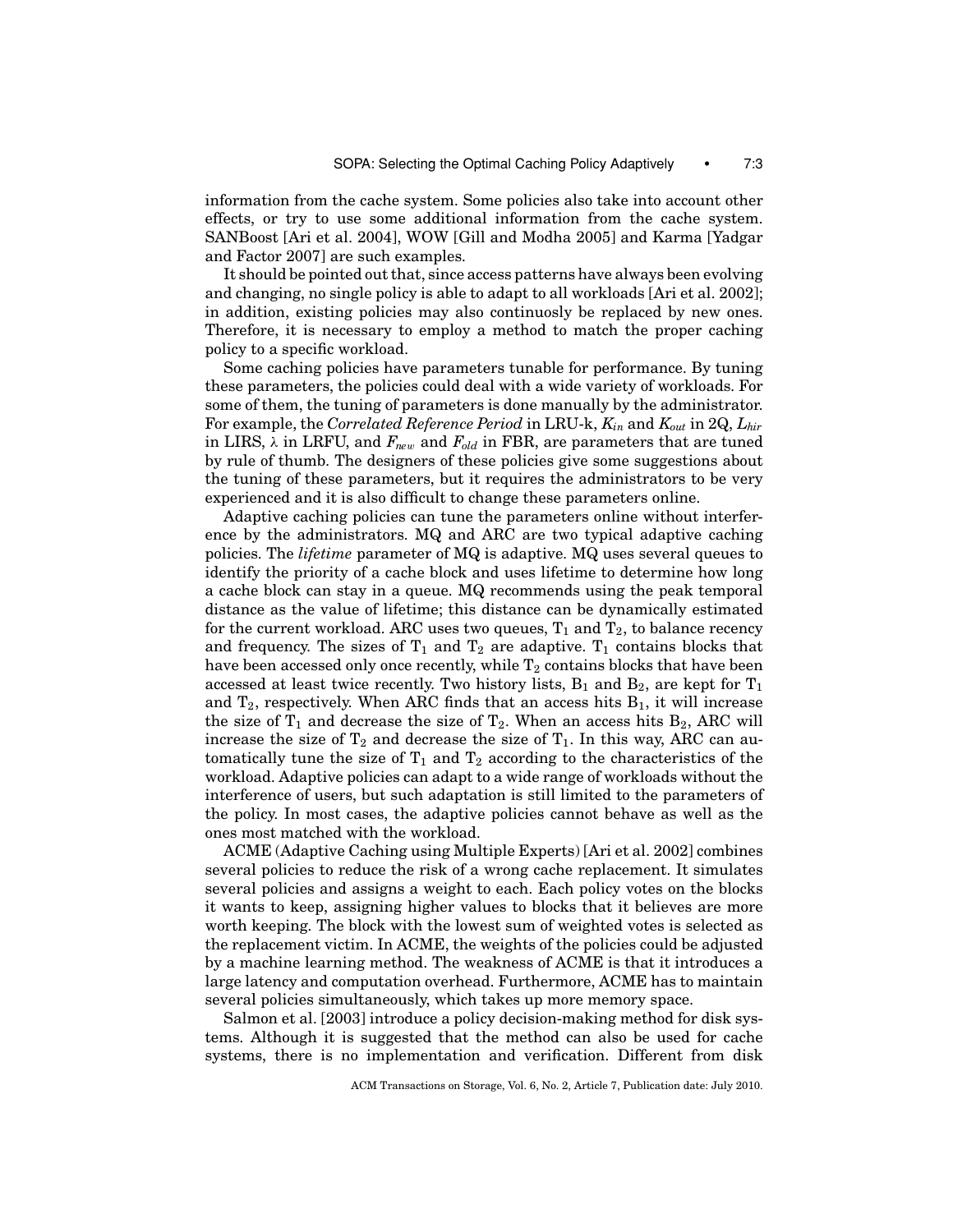7:4 • Y. Wang et al.



Fig. 1. Architecture of SOPA. CP-Mod stands for caching policy module. 1. The Trace Collector collects I/O traces; 2. the Trace Analyzer decides the optimal policy; 3. the cache system performs a policy switch.

systems, cache systems have stricter requirements of latency and efficiency. It is difficult for this method to satisfy these requirements.

Instead of introducing a new policy, SOPA makes better use of existing ones. Compared with intrapolicy adaptation, interpolicy adaptation can adapt to a wider range of workloads, but it usually has a larger overhead. SOPA selects the matched policy from a large candidate set, so it is an interpolicy adaptation. Different from ACME, SOPA selects the matched policy, but not the optimal victim block, so the overhead is reduced. In most cases, the overhead of SOPA is negligible.

#### 3. THE ARCHITECTURE OF SOPA

The architecture of SOPA is depicted in Figure 1. SOPA consists of three components: Caching policy Modules (CP-Mods), Trace Collector, and Trace Analyzer. Every CP-Mod encapsulates the functions of a caching policy and exports these functions to other modules, which are called caching policy users (CP-Users), through a fixed interface. By policy reconstruction, the CP-User can dynamically switch between any two CP-Mods. The cache system itself is a CP-User and its caching policy is determined by the currently-used CP-Mod, which is called an "active CP-Mod." The cache system can select a candidate CP-Mod and switch the active CP-Mod. It can also deploy a new policy by adding a new CP-Mod. The Trace Collector records I/O traces when policy decision-making is needed. It first stores the I/O traces in a memory trace pool, and when the pool is full, it moves them to a file on the disk and empties the memory pool. The Trace Analyzer is also a CP-User. It selects the matched policy for the cache system when enough traces are collected. The Trace Analyzer replays the access trace collected by the Trace Collector with all the candidate policies. Then it selects the optimal one and informs the cache system of the result.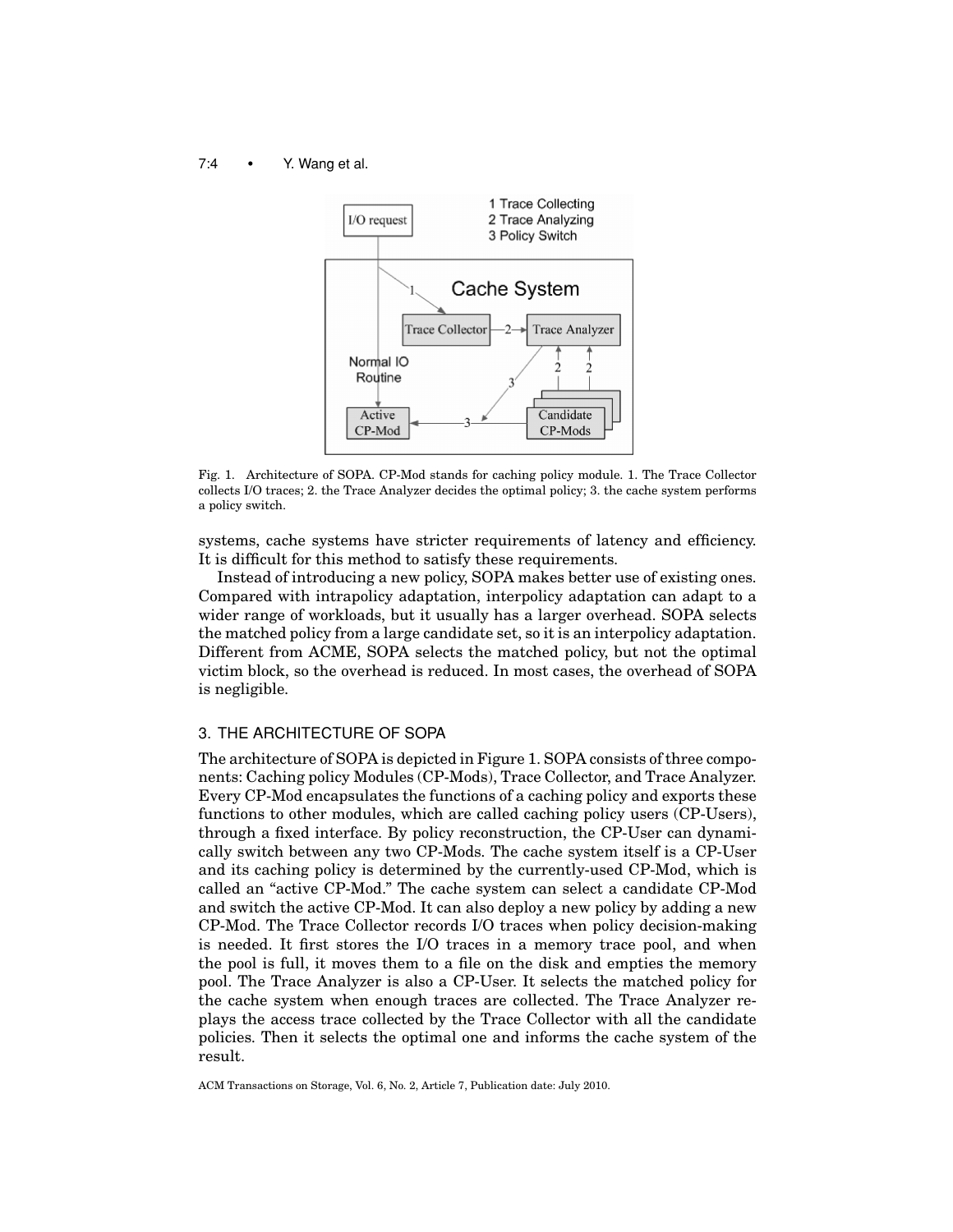This framework has several advantages. First, the cache system can perform policy switching online; thus it can adapt to the varying workloads. Second, new polices can be deployed dynamically; thus the future caching policy can also be utilized. Third, when no policy decision is performed, SOPA introduces only a small CPU overhead and memory cost.

## 3.1 Modularization of Caching policies

The key idea of the modularization of caching policies is as follows. The CP-Mod implements a group of interface functions, and registers these functions to the CP-User; then the CP-User calls the functions of the CP-Mod through this interface. The modularization of caching policies separates the CP-User from the implementation details of the CP-Mod; thus supporting online policy switching.

After studying the well-received caching policies, we designed the interface and metadata organization for the modularization of caching policies. In this article, metadata refers to the data used to describe the cache system and the caching policy. The design complies with three rationales.

- (1) *Efficiency*. SOPA should not add much overhead to the execution of the caching policies.
- (2) *Function encapsulation*. The CP-Mod should only deal with the logic of the caching policy, without the need of considering the other functions of the CP-User. This allows the policy designers to focus on their policies and simplifies their work.
- (3) *Metadata separation*. The CP-User should not maintain the policy-specific metadata, which should be managed by the CP-Mod. This rationale enables the deployment of new CP-Mods and reduces the memory requirement.

3.1.1 *Interface and Metadata Organization.* To design an interface and metadata that are suitable for a wide range of policies, we have studied the design and implementation of various policies, including LRU, LFU, LRU-k, 2Q, FBR, LRFU, LIRS, MQ, ARC, CAR, DULO, and SANBoost. The design is depicted in Figure 2. An interface is composed of three groups of functions, and the CP-Mod registers the implementation of the interface to the CP-User. There are two types of metadata, universal metadata and policy metadata. The universal metadata is allocated and maintained by the CP-User and has a pointer to the policy metadata, which is managed by the CP-Mod. The CP-User does not need to know about the policy metadata, which satisfies the rationale of metadata separation.

The interface of the CP-Mod is composed of three groups of functions; (1) initialization and release functions, including the *initialize* function to allocate and initialize the policy metadata and the *release* function to release the policy metadata; (2) cache access processing functions, including the *blk hit* function to process a cache block hit event, the *blk new* function to process a cache block insertion event, and the *blk find victim* function to process the cache block replacement event—he cache system will call these functions when the corresponding cache event occurs; (3) cache access preprocessing functions,

ACM Transactions on Storage, Vol. 6, No. 2, Article 7, Publication date: July 2010.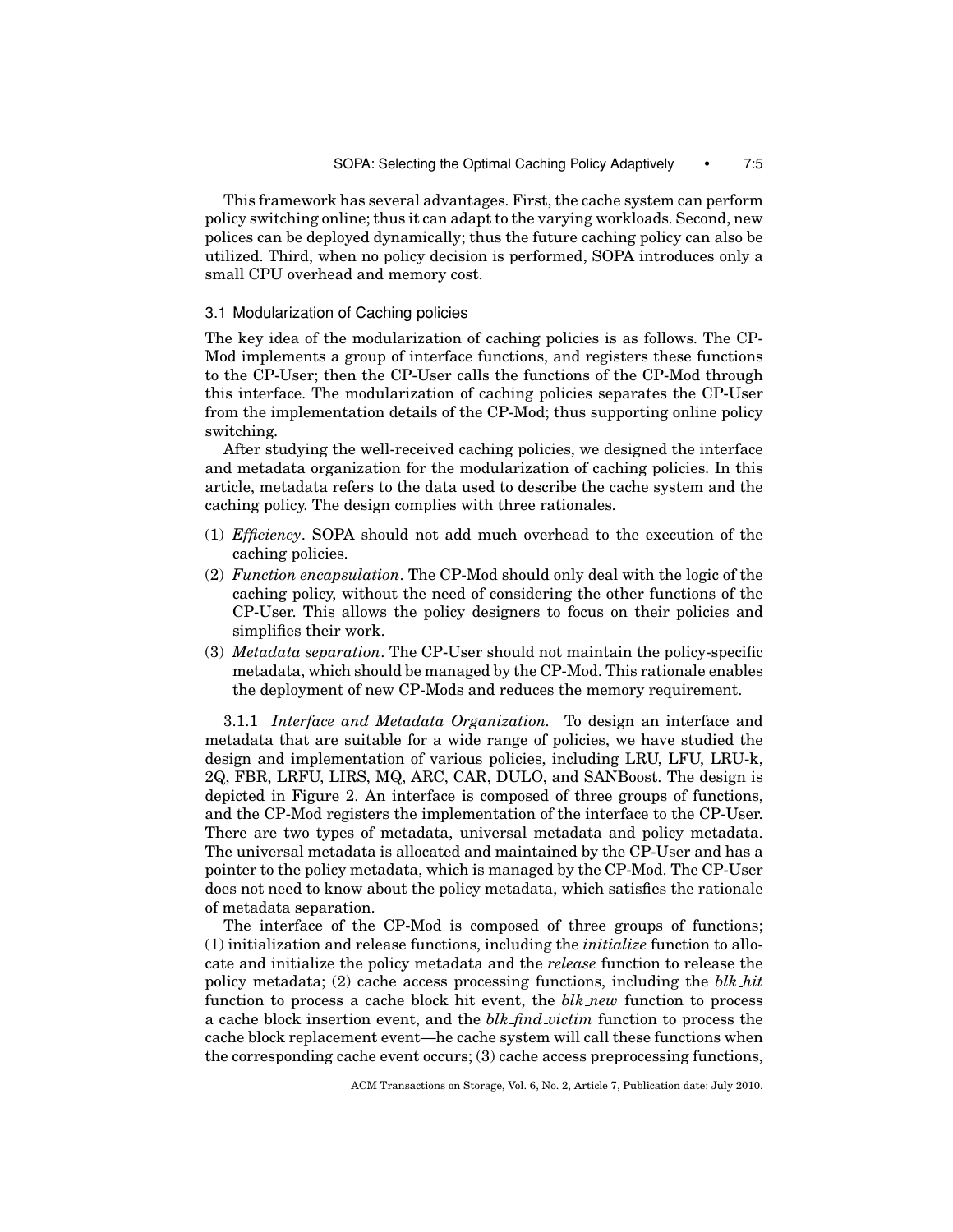7:6 • Y. Wang et al.



Fig. 2. Design of the interface and the metadata organization. The cache directory entry (CDE) carries the information describing a cache block.

including the *pre blk access*, *pre blk hit*, *pre blk new*, and *pre blk find victim* functions to preprocess the corresponding cache events.

Generally speaking, on-demand caching policies (i.e., every missed block is migrated into the cache) only require the implementation of the first two groups. The other caching policies such as SANBoost or prefetching policy may require the implementation of all three.

The design of the interface has several advantages; (1) SOPA can easily make use of existing caching policies. They can be brought into SOPA with a little adjustment; (2) The CP-Mod does not need to deal with the details of the cache system, which satisfies the rationale of function separation.

The metadata organization is required to satisfy the rationale of metadata separation and it should also guarantee the efficiency of policy execution. SOPA takes both requirements into account. A normal cache implementation uses a specific data structure to describe the information of a cache block, which we call the Cache Directory Entry (CDE) structure [Robinson and Devarakonda 1990]. Some other data structures are used to look up the CDEs or to implement the caching policy, such as hashtable [Robinson and Devarakonda 1990], LRU list [O'Neal et al. 1993; Ari et al. 2002; Johnson and Shasha 1994; Zhou and Philbin 2001; Megiddo and Modha 2003], history records [Zhou and Philbin 2001; Megiddo and Modha 2003], and so on. As shown in Figure 2, SOPA divides CDEs into Universal CDEs and Policy CDEs, and also divides the other metadata into two parts. SOPA recombines them into universal metadata and policy metadata. The universal metadata is maintained by the CP-User, and policy metadata is allocated and managed by the CP-Mod. The CP-Users need not to know the organization of the policy metadata, which satisfies the rationale of metadata separation. To improve the efficiency of metadata lookup, SOPA adds a pointer in each Universal CDE, which points to its corresponding Policy CDE. Additionally, SOPA keeps the most frequently and widely used policy metadata in the Universal CDE to improve the accessing efficiency.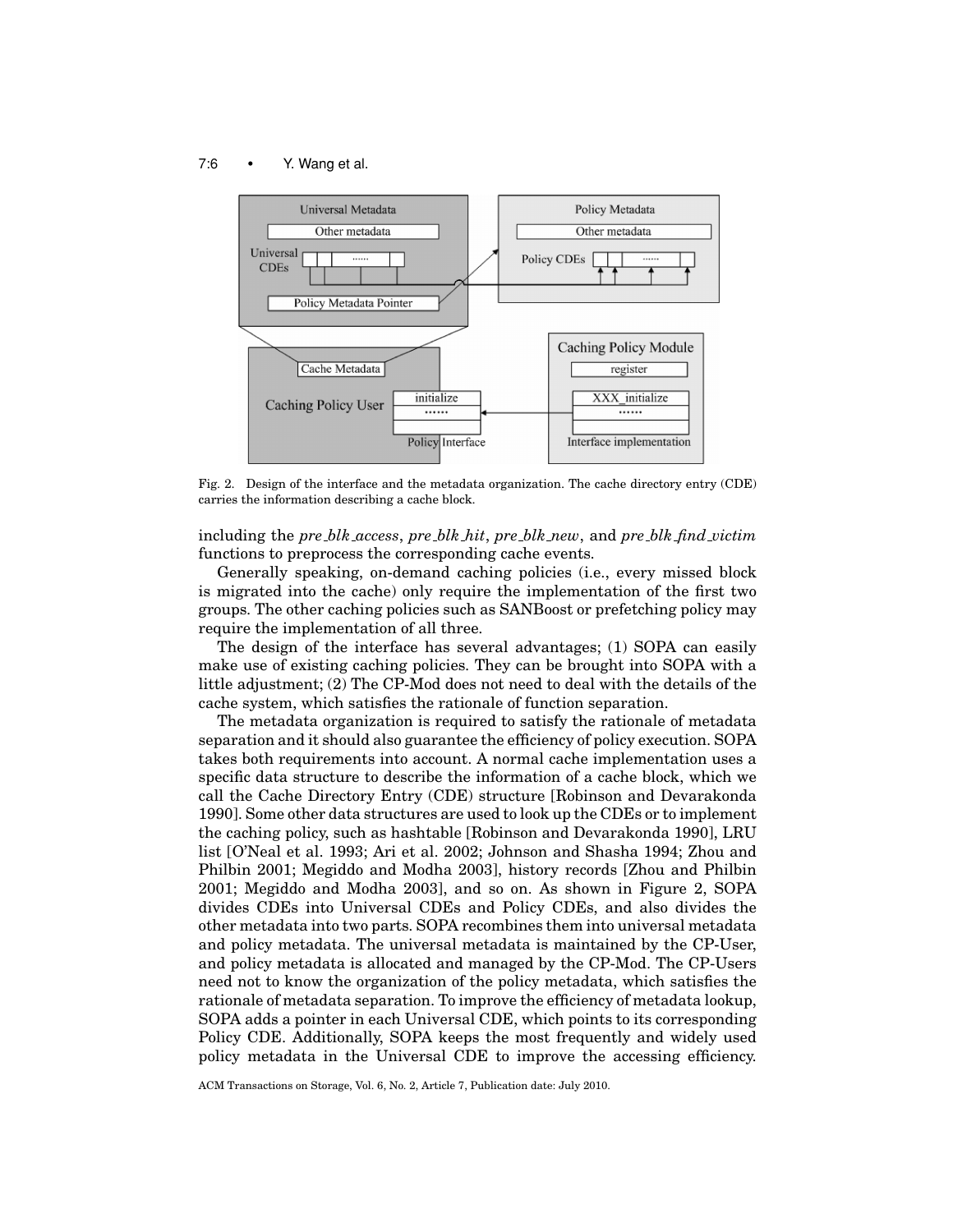SOPA provides a balance between the rationale of efficiency and the rationale of metadata separation.

3.1.2 *Caching Policy Switch.* The basic process of policy switching is as follows. The CP-User *releases* the current caching policy, then registers and *initializes* the new caching policy. The main problem is that after a period of time of running, some blocks have been migrated into the cache, but after the policy switching, the new policy does not have the record. A simple solution is to empty the cache before performing the switching. However, this has two main drawbacks. First, all the dirty blocks have to be written to the disks, which brings a large latency. Second, the cache has to be rewarmed, which reduces the hit rate and brings an extra cost of block remigration.

SOPA initializes the policy metadata according to the existing cache blocks to reflect the current status of cache. It does not require any disk accesses or cache block movements. Furthermore, SOPA can provide warm-up for the new caching policy and avoids the costs of block remigration. As a result of the rationale of metadata separation, the CP-User does not understand the organization of the policy metadata, and thus cannot build up the policy metadata directly. To solve this problem, the CP-User keeps an LRU History List (LHL) for the existing cache blocks. When a new block is migrated into the cache or when a block is hit, this block is moved to the tail of the LHL (just the adjustment of a pointer, requiring no data movement); when a block replacement occurs, the victim block is removed from the LHL, and the new block is moved to the tail of the LHL. In this way, the CP-User keeps an access history for the existing cache blocks in an LRU order. When a policy switching is performed, the CP-User calls the *blk new* function of the new CP-Mod for each LHL record in order. In this way, the CP-Mod can reconstruct its own policy metadata indirectly through the *blk new* interface function. The policy reconstruction does not require the CP-User to understand the policy metadata and can be used in switching between any two CP-Mods. The cost of this method is that an LRU list entry has to be added to each Universal CDE to maintain the LHL.

#### 3.2 Policy Decision-Making

Policy decision-making is used to select the matched policy. The process consists of three steps. First, the Trace Collector records the I/O traces. Second, when enough traces are collected, the Trace Analyzer replays these I/O traces with all the candidate caching policies and selects the best matched CP-Mod. Finally, a policy switch is performed if the Trace Analyzer finds that the Active CP-Mod is not the optimal one. The I/O traces are deleted after each decision process.

Figure 3 depicts the decision process.  $T_c$  is the time for trace collecting,  $T_a$ is the time for trace analyzing and  $T_r$  is the time for normal running without additional operations. In most cases,  $T_a \ll T_c \ll T_r$ , so this overhead will not have a heavy impact on the cache system. Typically, replaying 1M accesses for one policy takes only tens of seconds on a modern CPU.

To make a good and quick decision, SOPA introduces multi-round decisions. When the hit ratio of the cache system drops greatly, which means that the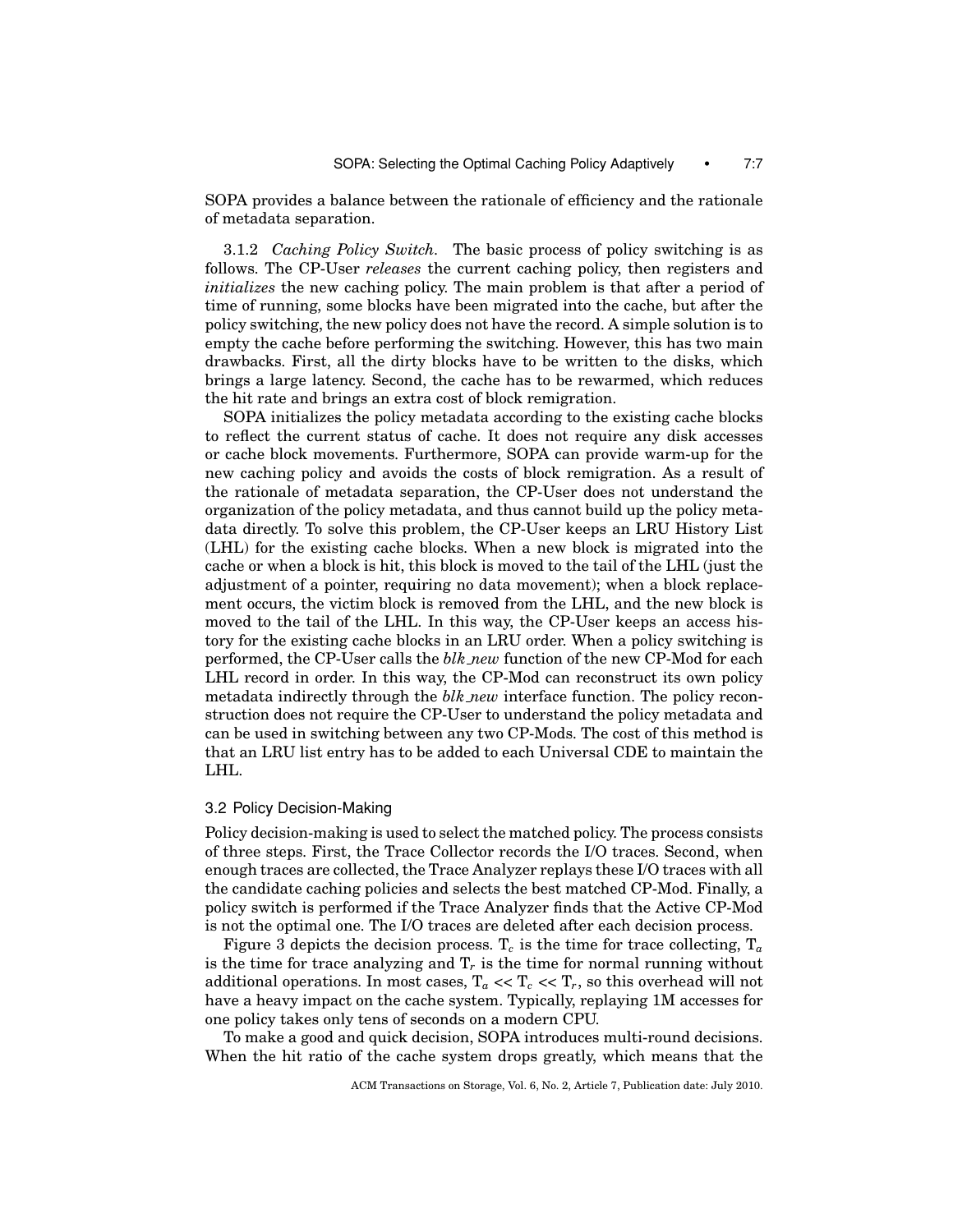

**Time Line** 

Fig. 3. The decision-making process.

workload has changed greatly and the last decision result may not be matched any more, a new decision process will restart.

One major problem of the decision process is how to determine the value of T*c*. If T*<sup>c</sup>* is set too small, the traces collected may not have enough information about the workload and the decision process will not achieve good results. If T*<sup>c</sup>* is too long, the trace collecting process will introduce more overhead. To deal with this problem, SOPA introduces multi-round decisions to ensure the quality of the decision with limited T*c*. When a fixed number of traces is collected, the Trace Analyzer replays these traces and makes a decision, and then the Trace Collector continues to collect traces for the Trace Analyzer for another round of decision. The decision process does not stop until two consecutive rounds of decisions reach the same result. Empirically, we found that in each round, collecting one million block requests is enough, and normally two to four rounds of decisions can succeed in reaching the final decision.

The Trace Analyzer requires a criterion to determine which policy is optimal among the current set of candidate policies. The hit rate is the most widely used criterion (used in LRU-k, 2Q, FBR, LRFU, LIRS, MQ, ARC, CAR, etc). Other criteria, such as the hit density (in SANBoost) are also used in practice. In SOPA, the total cost of all operations in policy adaption is used as the criterion to evaluate the candidate caching policies.

$$
C_{all} = C_{hit} \times N_{hit} + C_{migration} \times N_{migration} + C_{direct} \times N_{direct}
$$
 (1)

C is the average cost of the operation specified as the subscript, and N is the number of operations executed. The subscript "hit" stands for a cache hit. The subscript "migration" stands for a migration of data from the slow device to the fast device. The subscript "direct" stands for an access to the slow device. One typical scenario of a direct operation is as follows. When a cache miss appears, the slow device is accessed directly. The Trace Analyzer selects the policy with the minimum *Call*.

For on-demand caches, since every missed block is migrated into the cache, *Ndirect* is zero, so we have:

$$
C_{all} = C_{hit} \times N_{hit} + C_{migration} \times (N_{all} - N_{hit})
$$
  
=  $N_{all} \times [C_{hit} \times h + C_{migration} \times (1 - h)]$   $h = N_{hit}/N_{all}.$  (2)

Since  $C_{hit} \ll C_{migration}$  and  $N_{all}$  is a fixed number, the larger the h (hit rate) is, the smaller the  $C_{all}$  is. So for on-demand caches,  $C_{all}$  is equivalent to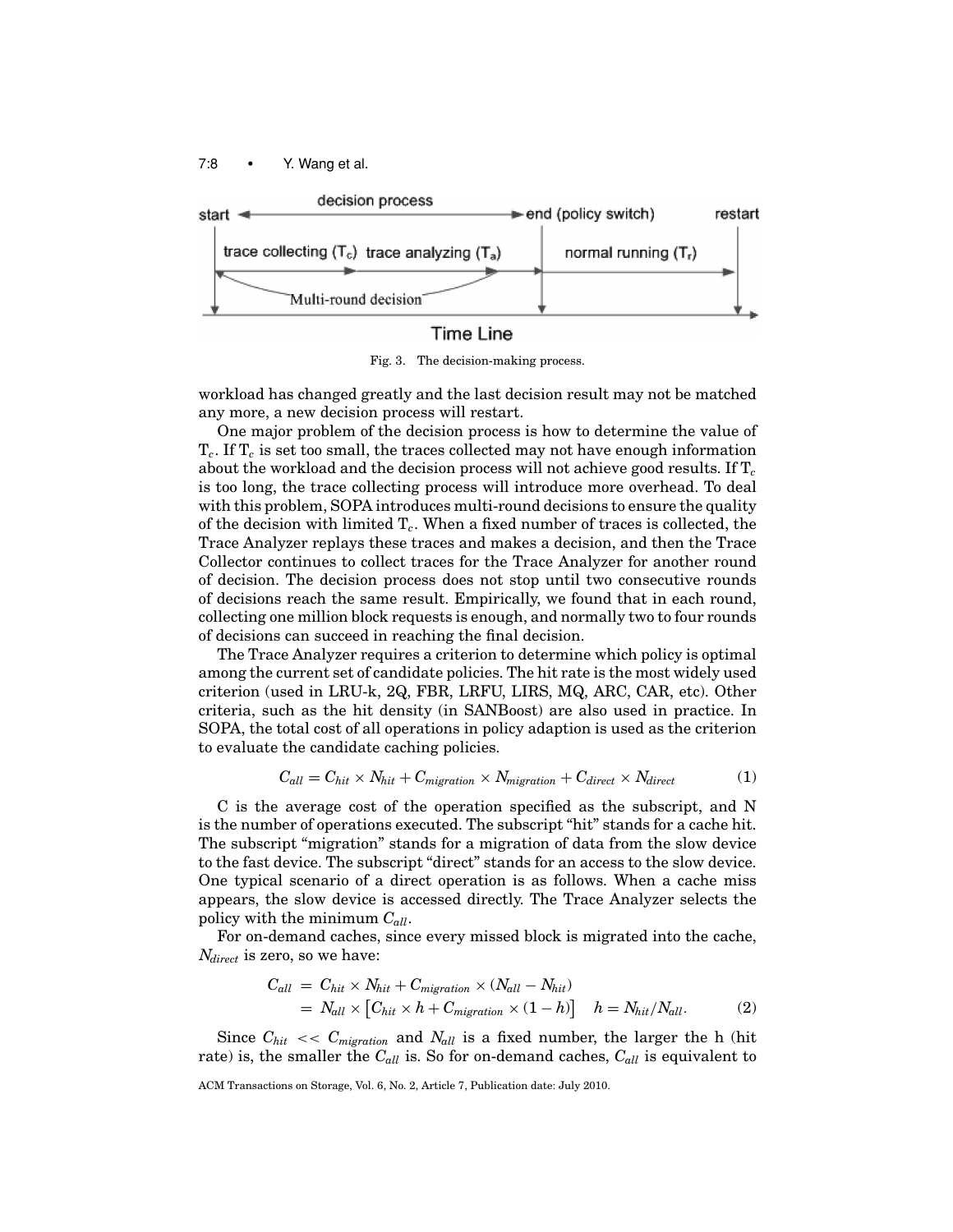the hit rate. For caching policies not only based on hit rate like SANBoost, *Ndirect* is not zero, and *Call* can evaluate these policies more precisely. *Call* is compatible with the most widely used hit rate criterion. It can also describe various caching policies. So SOPA can be applied to a wide range of cache systems.

The values of C depend on the cache system. In the current version of SOPA, they are set manually. In Chen et al. [2005], the latencies of different storage systems are measured and they can be used as the values of C. Some tools such as lmbench [Mcvoy and Staelin 1996] can measure the bandwidth and latency of the disks and memories, which can also help the setting of C. Improving the *Call* expression (for example to distinguish read/write or sequential/random operations) and automatically collecting the required parameters are not in the scope of this article.

The number of candidate policies will increase with the deployment of the new caching policies, and this will add work to the trace analyzing process, so less frequently used policies should be dropped. In SOPA, the usage rate time as Active CP-Mod<br>elapsed time since deployed is used to evaluate each policy. When the number of candidate policies goes beyond a threshold, SOPA drops the policy with the lowest usage rate.

## 4. SIMULATION EVALUATION

We implemented a simulator for the evaluation. We simulated four kinds of representative workloads and observed whether SOPA could correctly select the optimal policy.

#### 4.1 Traces and Caching policies

The traces we used include two SPC-1 Financial traces (F1, F2), three SPC-1 Websearch traces (W1-W3) [SPC-1 traces], one Cello99 trace (C1) [Ruemmler and Wilkes 1993; HP traces], and one TPC-C trace (T1) [TPC-C trace].

SPC-1 Financial traces contain two I/O traces (F1, F2) from OLTP applications running at two large financial institutions. F1 contains 5.3 million references and accesses 17.2 GB of data in 12.1 hours. F2 contains 3.7 million references and accesses 8.4 GB of data in 11.4 hours.

SPC-1 Websearch traces contain three I/O traces (W1-W3) from a popular search engine. W1 contains 1.1 million references and accesses 15.2 GB of data in 0.88 hours. W2 contains 3 million references and accesses 43.0 GB of data in 2.5 hours. W3 contains 4.3 million references and accesses 62.6 GB of data in 83.0 hours (99.98% of them are in the first 6.3 hours).

The Cello99 trace is a low-level disk I/O trace collected on an HP UNIX server with 2 GB of memory [Chen et al. 2003]. We use a one-week trace (C1) between 12/01/1999 and 12/07/1999. C1 contains 43 million references and accesses 350.8 GB of data in a week.

TPC-C contains a disk trace (T1) of the TPC-C database benchmark with 20 warehouses. The client ran 20 iterations for Postgres 7.1.2. It was collected with DTB v1.1. T1 contains 10 million references and accesses 438.4 GB of data in 14.5 hours.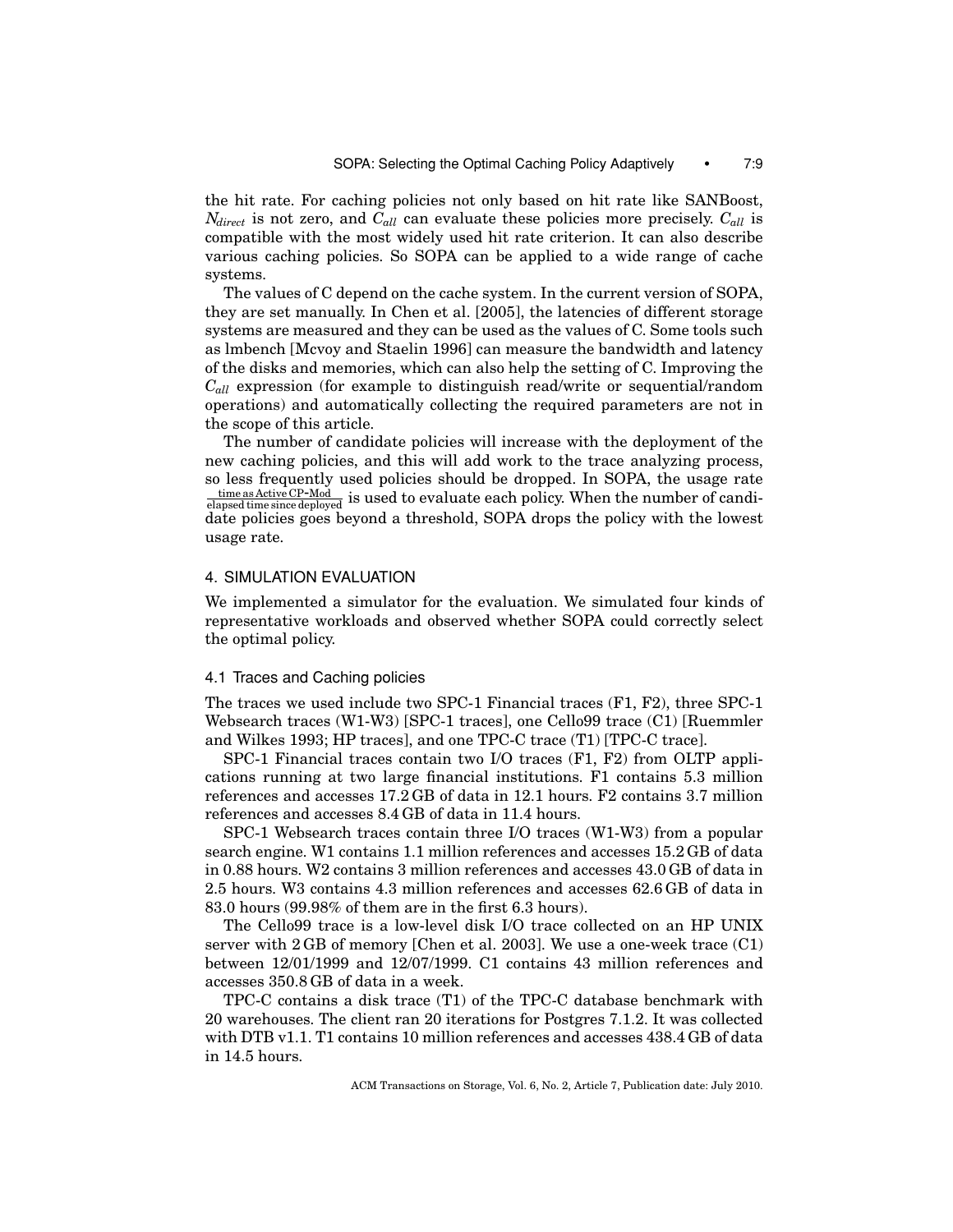7:10 • Y. Wang et al.



Fig. 4. Fluctuation of the hit ratio on W3, switching from LRU to ARC at time 5. Cache size was 4G.

LRU, 2Q, MQ, ARC, and LIRS were used in our evaluation, since they are all hit ratio-based general-purpose policies and require no additional information from the cache system. LRU-k and LRFU are not used because of their large overhead [Megiddo and Modha 2003]. Nine caching policies were selected as candidates, including the same policy with different parameters (cache contains c blocks): LRU, ARC, MQ (with 8 queues and 4c history records), 2Q1 (K*in* is 0.2c,  $K_{out}$  is 0.5c),  $2Q_2$  ( $K_{in}$  is 0.3c,  $K_{out}$  is 0.5c), LIRS<sub>1</sub> ( $L_{hir}$  is 0.01c), LIRS<sub>2</sub>  $(L_{hir}$  is 0.1c), LIRS<sub>3</sub> ( $L_{hir}$  is 0.2c), and LIRS<sub>4</sub> ( $L_{hir}$  is 0.3c). These policies were all implemented according to the information from the publication. The parameters of these policies used in the experiments were all suggested or used by the authors of the policies in the published articles. Without loss of generality, the initial policy of SOPA was ARC in the evaluation.

These evaluations ran on a machine with four Xeon 700MHz CPUs and block size is 4 KB in all tests. Virtual time, which is the number of blocks requested, was used in this section to depict the variation of the hit ratio in the process.

#### 4.2 The Process of Policy Switching

First, we observed the fluctuation of the hit ratio in the process of policy switching. The LRU policy was first used for trace W3, and it was switched to the new policy, ARC, at virtual time 5 ( $x10<sup>6</sup>$ ). Here, the virtual time is denoted by the number of I/O operations. The fluctuation of the hit ratio is shown in Figure 4.

Figure 4 depicts the fluctuation of hit ratio with time. After the policy switching was performed at time 5, the hit ratio was retained between times 5 and 6. From time 7, the hit ratio of the new policy overcame that of the original LRU policy. This reveals that the old policy can be switched to a new one smoothly, without an obvious performance penalty.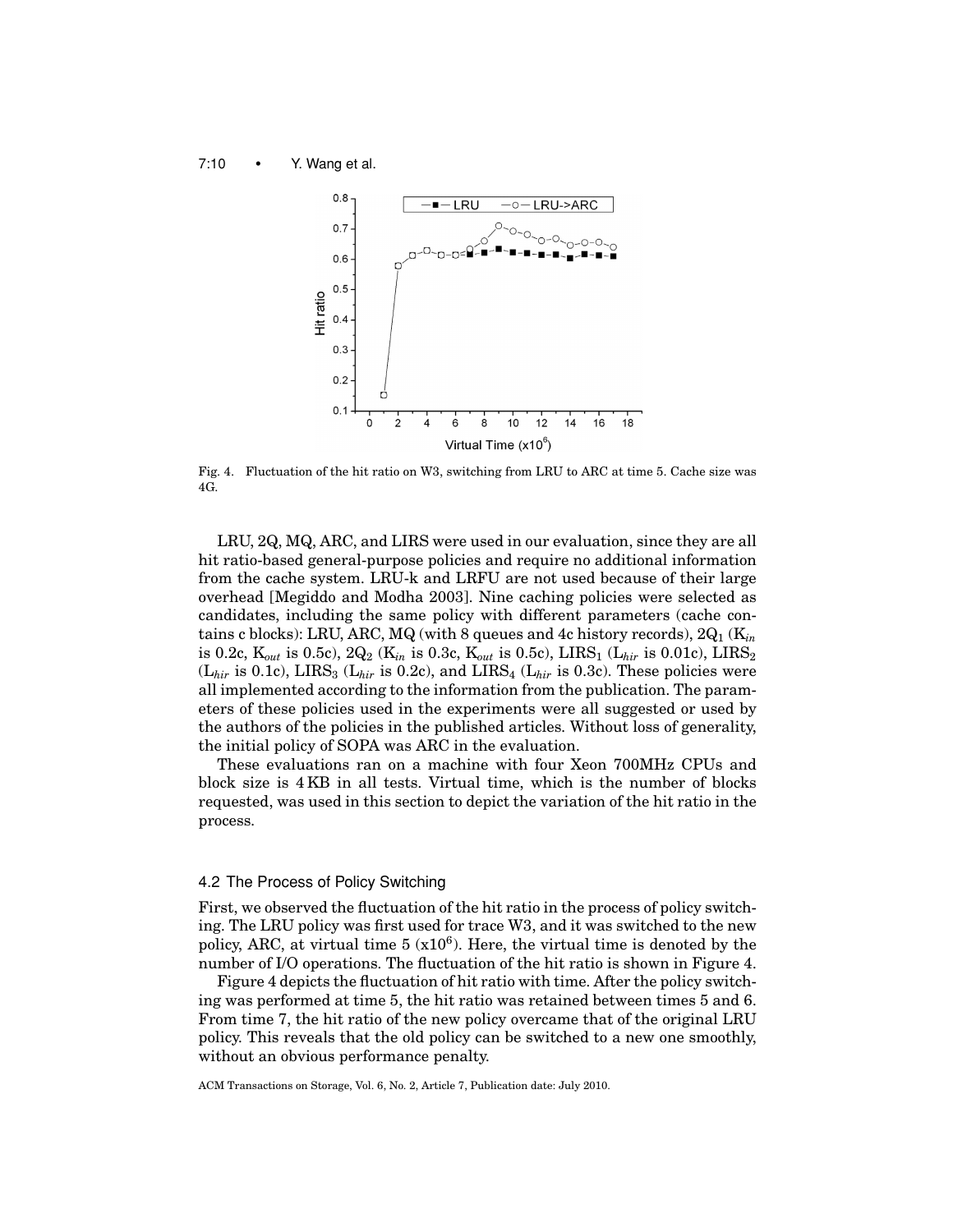| Trace                     | LRU              | $\rm{ARC}$       | MQ                |                   | 2Q                | <b>LIRS</b>       |                   | <b>SOPA</b>       |                  |                      |                                         |
|---------------------------|------------------|------------------|-------------------|-------------------|-------------------|-------------------|-------------------|-------------------|------------------|----------------------|-----------------------------------------|
|                           |                  |                  |                   | $\overline{0.2}$  | $\overline{0.3}$  | 0.01              | $\overline{0.1}$  | $\overline{0.2}$  | $\overline{0.3}$ |                      | <b>Selected Policy</b>                  |
| SPC-1 Financial           |                  |                  |                   |                   |                   |                   |                   |                   |                  |                      |                                         |
| F1,4M                     | 66.4             | 66.4             | 67.3              | 65                | 66.1              | 57.6              | 65.6              | 66.2              | 66.4             | 67.2                 | $\overline{MQ}$                         |
| F1,8M                     | 68.3             | 68.3             | 68.9              | 68.5              | 69.1              | 62.4              | 68                | 68.2              | 68.2             | 68.7                 | 2Q(0.3)                                 |
| $\overline{F1,16M}$       | 70.1             | 70.2             | 70.3              | 71                | 71.4              | 67.1              | $\overline{70}$   | 70.1              | 70.1             | $\overline{71}$      | 2Q(0.3)                                 |
| F1,32M                    | 71.8             | $\overline{72}$  | $\overline{72}$   | $\overline{72.7}$ | 72.9              | 70.6              | 71.9              | 71.9              | 71.9             | 72.7                 | 2Q(0.3)                                 |
| F1,64M                    | 73.2             | 73.3             | 73.2              | 73.8              | 74                | $\overline{72.6}$ | 73.2              | 73.3              | 73.3             | 73.3                 | LIRS(0.3)                               |
| F2,4M                     | 53.5             | 54.2             | 56.5              | 56.1              | 56.1              | 49.6              | 53.4              | 54                | 54.1             | 56.1                 | MQ                                      |
| F2,8M                     | 61.9             | 62.3             | 64.3              | 64.6              | 64.5              | 59.1              | 61.9              | 62.1              | 62.2             | 64.1                 | 2Q(0.3)                                 |
| F2,16M                    | 71.2             | 70.8             | 72.3              | 73                | $\overline{73.2}$ | 68.5              | $\overline{70.3}$ | 70.7              | 70.9             | 72.7                 | 2Q(0.3)                                 |
| F2,32M                    | 78.2             | 77.7             | 78.6              | 80.1              | 80.1              | 76                | 77.5              | 78.1              | 78.3             | 79.5                 | 2Q(0.2)                                 |
| F2,64M                    | 83.2             | 83.1             | 83.3              | 84.6              | 84.5              | 81.5              | 83.3              | 83.5              | 83.5             | 84.2                 | 2Q(0.2)                                 |
| SPC-1 Websearch           |                  |                  |                   |                   |                   |                   |                   |                   |                  |                      |                                         |
| W1, 1G                    | 0.3              | 0.7              | 5.4               | 1.3               | 1.3               | 13.2              | 12.2              | 11.1              | 10               | 10.5                 | LIRS(0.01)                              |
| $\overline{\text{W1,2G}}$ | 11.2             | 20.6             | 17.9              | 19.9              | 18.7              | 30.8              | 28.8              | 26.5              | 24.1             | 27.5                 | LIRS(0.01)                              |
| W1,4G                     | 48.9             | 50.7             | 49.9              | 44.2              | 44.2              | 53.5              | 51.7              | 50.6              | 50.1             | 51.6                 | LIRS(0.01)                              |
| $\overline{\text{W2,1G}}$ | 0.4              | $\overline{2}$   | 12.2              | $\overline{4.2}$  | $\overline{4.2}$  | 14.8              | 13.7              | 12.5              | 11.1             | 13.7                 | LIRS(0.01)                              |
| $\overline{\text{W2,2G}}$ | 12.5             | 30.2             | $\overline{27.3}$ | 29                | $\overline{25}$   | 35.1              | 32.9              | 30.5              | 27.7             | 33.8                 | LIRS(0.01)                              |
| W2, 4G                    | 57.5             | 61.6             | 61.2              | 57.9              | 56.9              | 65.4              | 62.9              | 61.4              | 60.9             | 64.6                 | LIRS(0.01)                              |
| $\overline{\text{W3,1G}}$ | 0.4              | $\overline{2.9}$ | 15.7              | 5.8               | 5.8               | 15.2              | 14                | 12.7              | 11.2             | 14.5                 | LIRS(0.01)                              |
| W3,2G                     | 11.9             | 31.5             | 31.5              | 30.8              | 26.2              | 36.2              | 33.9              | 31.3              | 28.3             | 35.4                 | LIRS(0.01)                              |
| W3,4G                     | 58.7             | 62.8             | 64.6              | 60.3              | 58.8              | 67.5              | 65                | 63.3              | 62.7             | 67                   | LIRS(0.01)                              |
|                           |                  |                  |                   |                   |                   |                   | Cello99           |                   |                  |                      |                                         |
| C1,4M                     | 34.8             | 36.5             | 36.9              | 38.3              | 38.2              | 25.5              | 36.3              | 36.3              | 36.2             | 38.2<br>2Q(0.2, 0.3) |                                         |
| C1,8M                     | 37.3             | 38.7             | 38.7              | 40.2              | 40.2              | 37.4              | 38.5              | 38.6              | 38.5             | $\overline{40.1}$    | 2Q(0.2, 0.3)                            |
| C1,16M                    | 40.4             | 41.3             | 41.3              | 42.7              | 42.7              | $\frac{40.4}{ }$  | 40.9              | $\overline{40.9}$ | $\overline{41}$  | 42.5                 | $2Q(0.3)$ , LIRS $(0.1)$ , ARC          |
| C1,32M                    | 44.4             | 44.9             | 44.8              | 45.4              | 45.6              | 42.9              | 43.4              | 43.6              | 43.8             | 45.4                 | $2Q(0.3)$ , LIRS $(0.2)$ , ARC          |
| C1,64M                    | 48.8             | 49               | 49                | 49.4              | 49.8              | 45.9              | 46.6              | 47.1              | 47.4             | 49.2                 | $\overline{\text{ARC}, 2\text{Q}(0.3)}$ |
| C1,128M                   | $\overline{53}$  | $\overline{53}$  | 53.1              | 53.7              | 54.1              | 49.2              | 50.4              | 51.1              | 51.7             | 53.3                 | MQ, 2Q(0.2)                             |
| C1,256M                   | 56.2             | 56.2             | 56.2              | 57.2              | 57.6              | 52.4              | 54.2              | 55.3              | 55.7             | 56.2                 | MQ, LIRS(0.3)                           |
| C1,512M                   | 59               | 59.2             | 59                | 60.4              | 60.7              | 55.9              | 58.3              | 59                | 59.2             | 59.1                 | LRU, $LIRS(0.2)$                        |
| C1, 1G                    | 61.6             | 61.8             | 61.6              | 63.5              | 63.7              | 59.3              | 61.8              | 62.1              | 62.2             | 61.7                 | LRU, ARC                                |
| TPC-C                     |                  |                  |                   |                   |                   |                   |                   |                   |                  |                      |                                         |
| T1,128M                   | 5.2              | 12.5             | 5.8               | 7.4               | 7.4               | 19.6              | 18.3              | 16.8              | 15.4             | 19.5                 | ARC, $LIRS(0.01)$                       |
| T1,256M                   | 5.4              | 19.5             | 19.6              | 5.4               | 5.4               | $34.\overline{3}$ | 31.7              | 28.8              | 25.8             | 33.9                 | ARC, LIRS(0.01)                         |
| T1,512M                   | $\overline{9.3}$ | 13.4             | 35.6              | 43.6              | 31.5              | 63.6              | 58.4              | 52.8              | 47.4             | 63.3                 | LIRS(0.01)                              |
| T1, 1G                    | 94               | 93.9             | 91.7              | 91.8              | 96                | 96                | 95.1              | 94.2              | 93.4             | 94.2                 | LIRS(0.2)                               |
| T1,2G                     | 99.6             | 99.6             | 99.6              | 99.6              | 99.6              | 99.6              | 99.6              | 99.6              | 99.6             | 99.6                 | LRU                                     |

Table I. Hit Ratio of Different Policies on Different Traces. Underlined Numbers Designate the Highest Hit Ratio Achieved by a Single Policy

# 4.3 Simulation Results

In this section, we perform the simulation with all the traces in the on-demand cache environment. The results of SOPA and other policies are compared in Table I. Since for on-demand caches, *Call* is equivalent to the hit rate, hit rates are used in this table. The highest hit rate achieved by a single policy was underlined.

In the listed 19 cases of SPC-1 Financial and SPC-1 Websearch, where only one decision was needed, SOPA selected the optimal policy in 16 cases and selected the second optimal policy in 2 cases. In the Cello99 and TPC-C cases,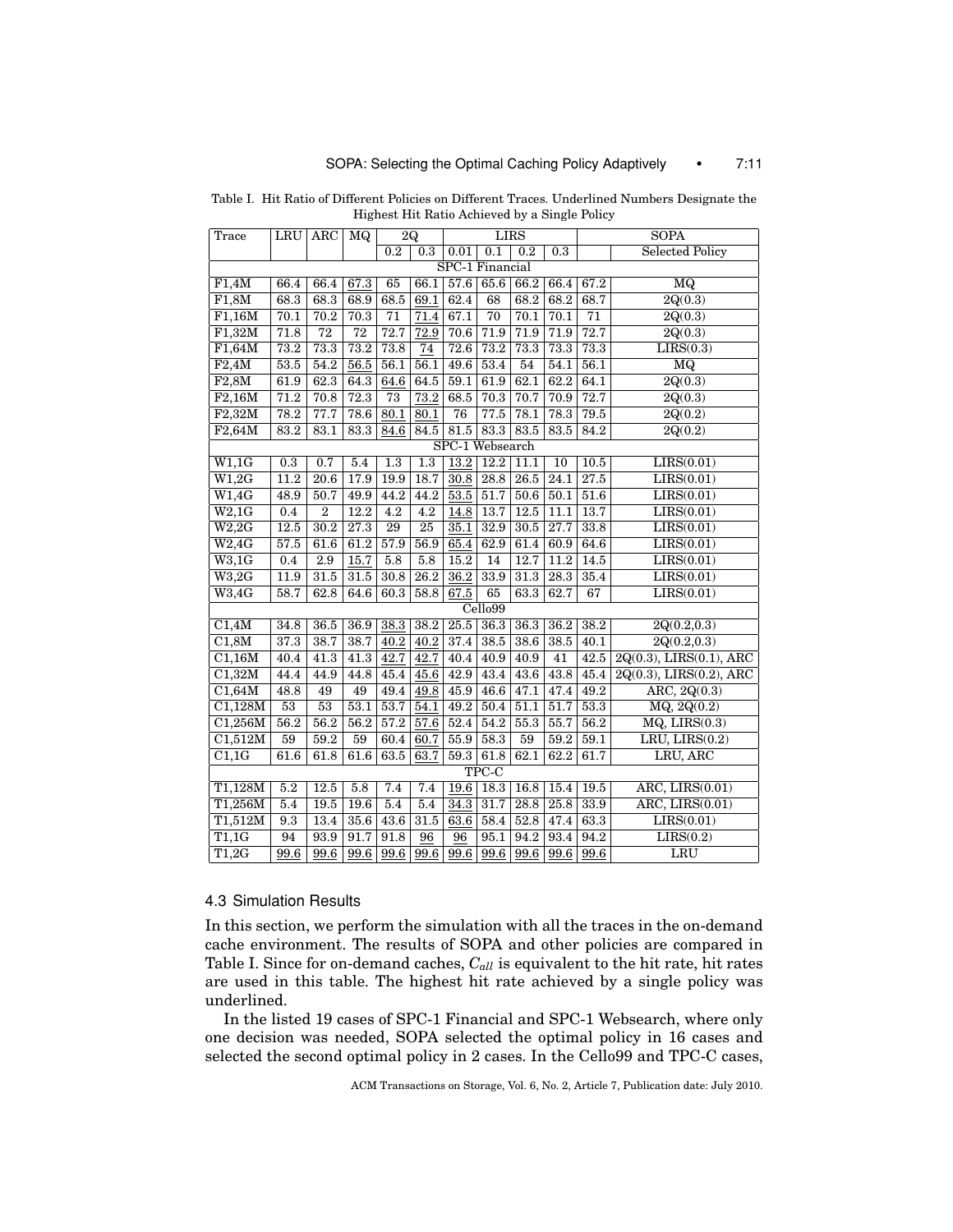#### 7:12 • Y. Wang et al.



Fig. 5. The variation of hit ratio with time on (W3, 4G).



Fig. 6. The variation of hit ratio with time on (T1, 256M).

where two or more decisions were needed, the hit rates of SOPA were also the optimal ones.

This test shows that SOPA could correctly select the policy among the candidates. Conversely, no single policy could behave satisfactorily on all the traces. In our experiments, LIRS performs best on Websearch and TPC-C traces, 2Q performs best on Cello and Financial traces, but they cannot perform equally well on all the traces; and parameter tuning is also required.

Figure 5 takes a detailed view of one trace, W3. After the decision at time 2, SOPA selected LIRS and performed the policy switch. Then its hit ratio went beyond those of LRU, ARC, and MQ.

Figure 6 depicts the variation of hit ratio on T1. Since T1 is a trace with varying characteristics, more decisions were needed. SOPA selected ARC in the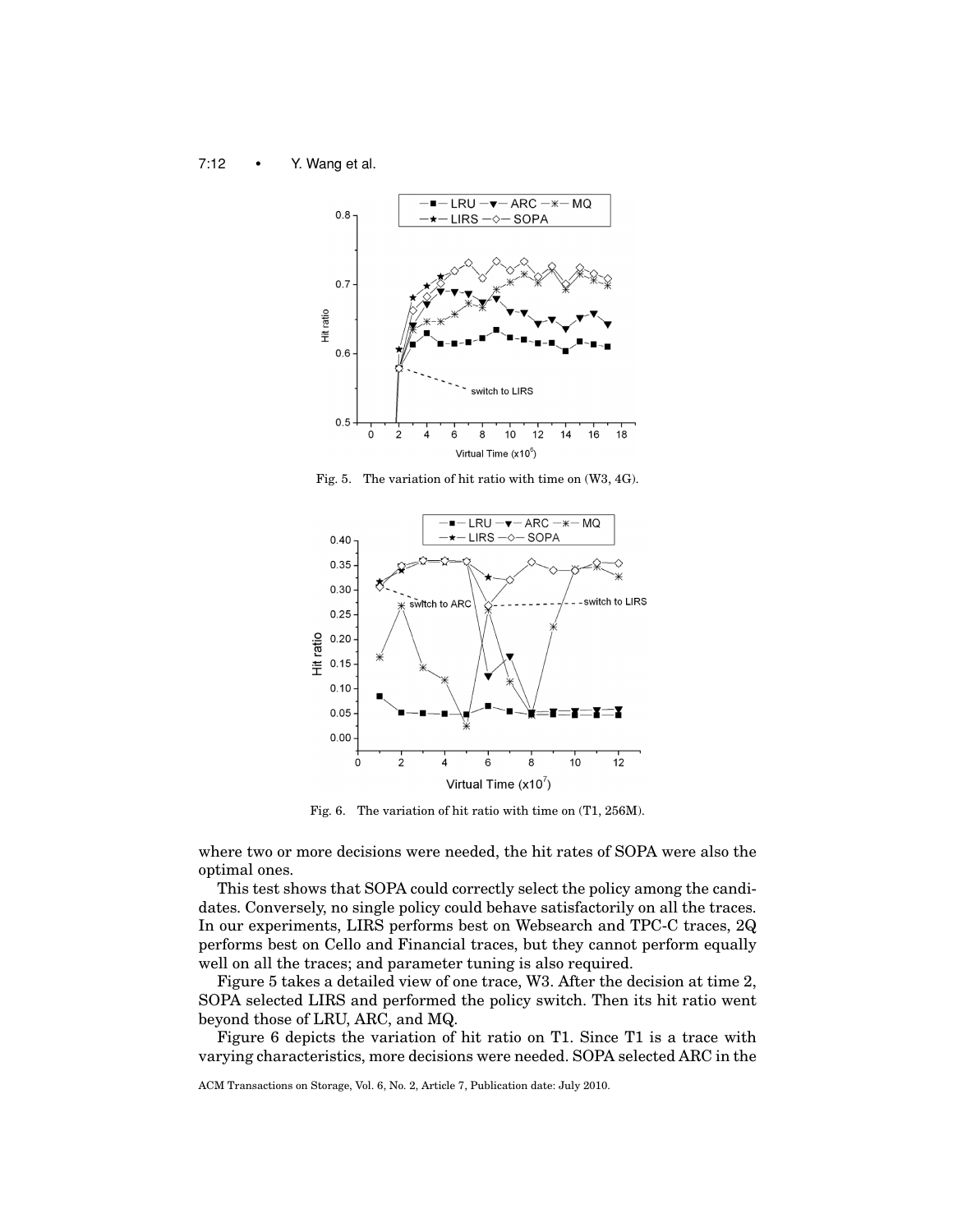#### SOPA: Selecting the Optimal Caching Policy Adaptively • 7:13

|                          | Table II. Average Response Time (ms) of |  |  |  |  |  |
|--------------------------|-----------------------------------------|--|--|--|--|--|
| Different Policies on W3 |                                         |  |  |  |  |  |

|           | LRU | ARC | ΜQ  | <b>SOPA</b> |
|-----------|-----|-----|-----|-------------|
| $w3$ , IG | 9.5 | 9.4 | 8.5 | 8.3         |
| w3, 2G    | 8.3 | 6.9 | 6.6 | 6.6         |
| w3, 3G    | 6.1 | 5.4 | 5.4 | 5.0         |

first decision, but after time 5, the hit ratio dropped and SOPA started a new decision. This time, SOPA selected LIRS and went beyond the other policies.

## 5. REAL SYSTEM EVALUATION

We implemented a write-through cache system for an iSCSI target [UNH project 2006]. SOPA was applied to this system and compared with two adaptive policies, ARC and MQ. The target machine was equipped with a Xeon 2.8 GHz CPU, 4 GB memory, and six Maxtor MaxLine Plus II 250 GB SATA disks. The initiator machine was equipped with a Xeon 2.4 GHz CPU and 1 GB memory. The target machines installed Linux 2.4.31 and the initiator machine installed Windows 2003 and Microsoft iSCSI Initiator. Two machines were connected through Gigabyte Ethernet. The cache block size was 4 KB in all experiments. SPC-1 Websearch and TPC-C traces were used in this evaluation. SPC-1 Financial and Cello99 traces were not used since they require too many disks (more than 20). Traces were played on the initiator machine through direct I/Os.

## 5.1 Results on Websearch Workload

In this experiment, trace W3 was played on the initiator machine. The cache size was set to  $1 \text{ G}$ ,  $2 \text{ G}$ , and  $3 \text{ G}$  respectively. Since the total length of W3 is 63 hours and 99.98% of the requests are in the first 6.3 hours, the last 0.02% requests are dropped to save time. The average response times were shown in Table II.

The evaluation results showed that on W3, SOPA could reduce the average response time by up to 20.3% compared with LRU, up to 11.8% compared with ARC, and up to 6.7% compared with MQ.

Figure 7 depicts the variation of average response time in the whole process. In each figure, SOPA made the decision at the first and second points. It can be observed that at the first two points, the average response times of different policies were almost the same, since the warm-up process had not finished. SOPA could successfully reduce the average response time after selecting an appropriate policy.

#### 5.2 TPC-C Workload

In this experiment, trace T1 was played on the initiator machine. The cache size was set to 256 M and 512 M. The average response times were shown in Table III.

The evaluation results showed that on T1, SOPA could reduce the average response time by up to 13.6% compared with LRU, up to 11.9% compared with ARC, and up to 10.5% compared with MQ.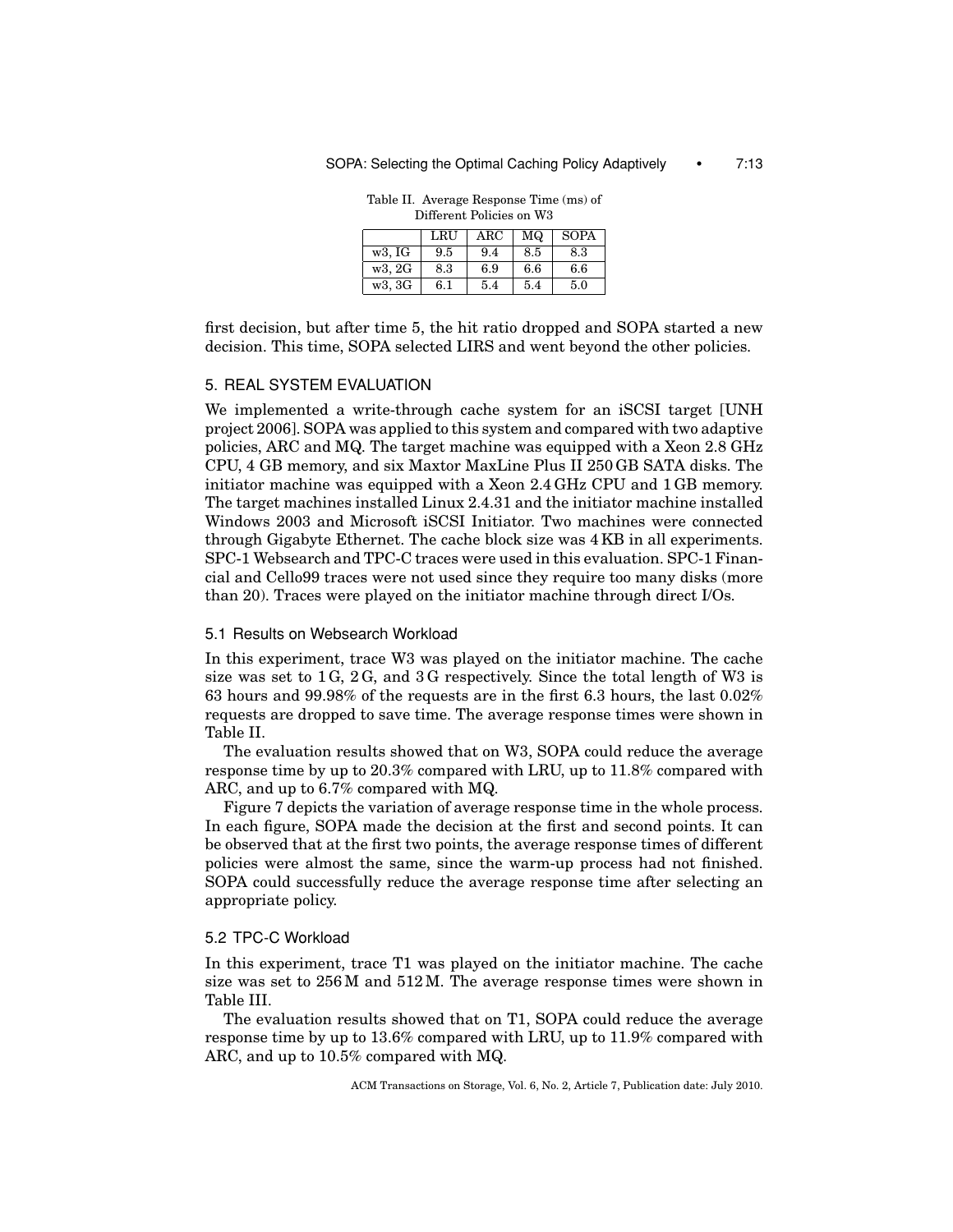#### 7:14 • Y. Wang et al.



Fig. 7. The variation of average response time on (W3, 3G) and (W3, 1G). Each point is the average response time of 200,000 requests. For example, point 2 is the average response time of the 400,001st to the 600,000th requests.

Table III. Average Response Time (ms) of Different Policies on T1

|         | LRU | $\rm{ARC}$ | MQ  | <b>SOPA</b> |
|---------|-----|------------|-----|-------------|
| T1.256M | 6.5 | 6.3        | 6.5 | 6.1         |
| T1.512M | 6.4 | 6.3        | 6.2 | 5.5         |

Figure 8 depicts the variation of average response time on T1. Similarly, after the policy decision at the first point, SOPA could successfully reduce the average response time.

In these two evaluations, LIRS was selected as the optimal policy. In fact, LIRS "will work well for stable workloads drawn according to the IRM, but not for those LRU-friendly workloads drawn according to the SDD" [Megiddo and Modha 2003], and our simulation also showed that LIRS performed well on Websearch and TPC-C traces, but not on Financial and Cello99 traces. Thus,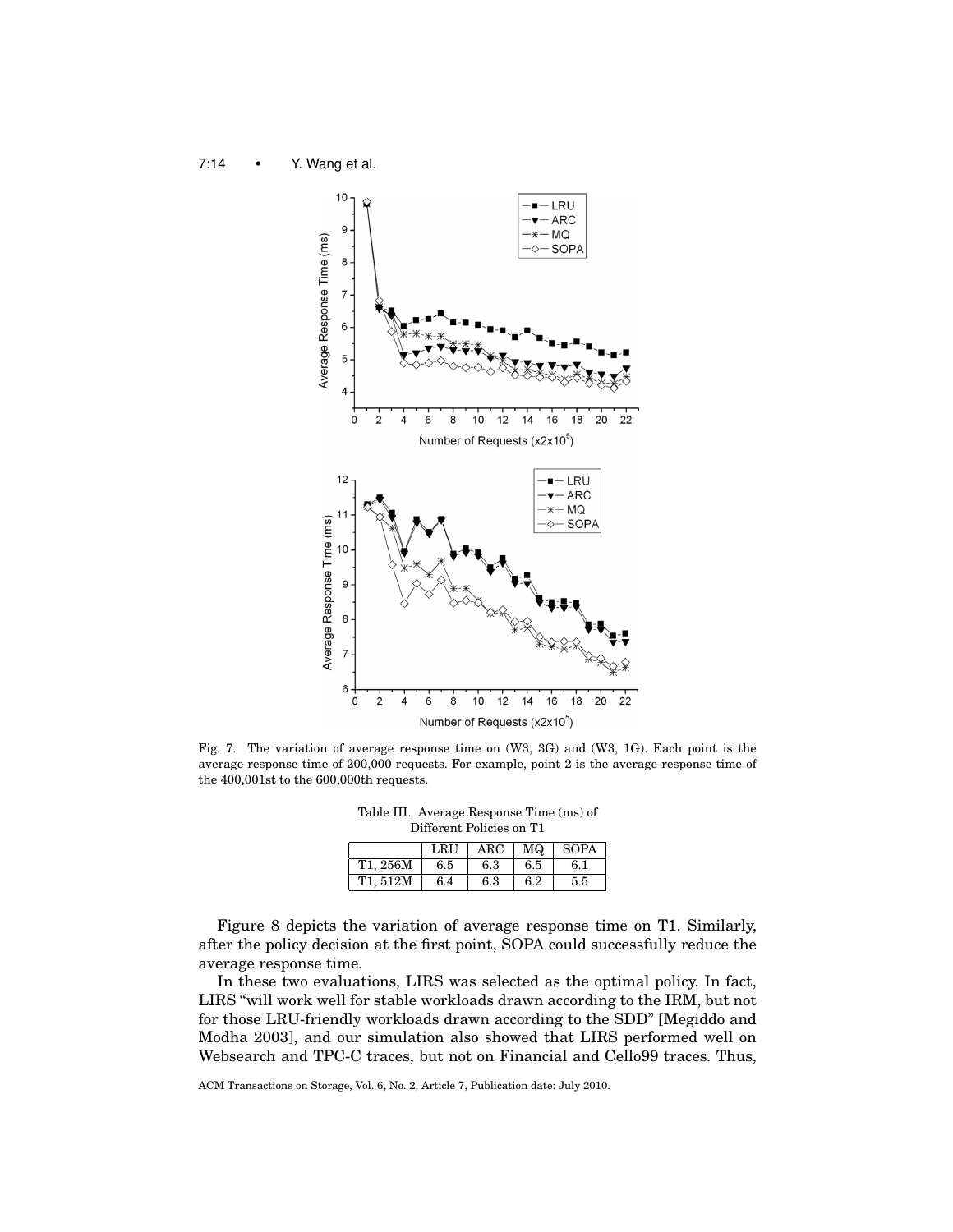SOPA: Selecting the Optimal Caching Policy Adaptively • 7:15



Fig. 8. The variation of average response time on (T1, 512M). Each point is the average response time of 500,000 requests.

it is not a policy that can be adaptive to many workloads. But SOPA could overcome this drawback, since SOPA only selected LIRS when it was good for the decision process.

These evaluations showed that by automatically choosing and switching among multiple policies, SOPA could adapt to different workloads and achieve lower average response time.

## 5.3 Overhead of Trace Collecting and Analyzing

In this section, we presented the overhead of the trace collecting and analyzing process.

Figure 9 depicted the overhead of the first round of the decision process on W3 and T1, where in Figures 7 and 8, this process was compressed into several points. Since the initial policy of SOPA was ARC, the average response time of SOPA and ARC at the same period of time were compared. In Figure 9, it can be observed that the overhead of trace collecting was almost negligible. Analyzing the trace was CPU-intensive work. On T1, where the workload was light at the time of trace analyzing, the overhead of trace analyzing was also negligible. On W3, where the workload was heavier, this process introduced a large average response time at point 28. However, the time for trace analyzing was very short, thus even a large average response time at a single point had little influence on the overall performance. Compared with the benefit gained by the decision-making, this overhead was worthwhile.

# 6. CONCLUSIONS AND FUTURE WORK

This article presents SOPA, a framework that can select the policy matched with the current workload adaptively for a cache system. It encapsulates the functions of a caching policy into a module, and by policy reconstruction, it allows dynamic switching from one caching policy to another one as well as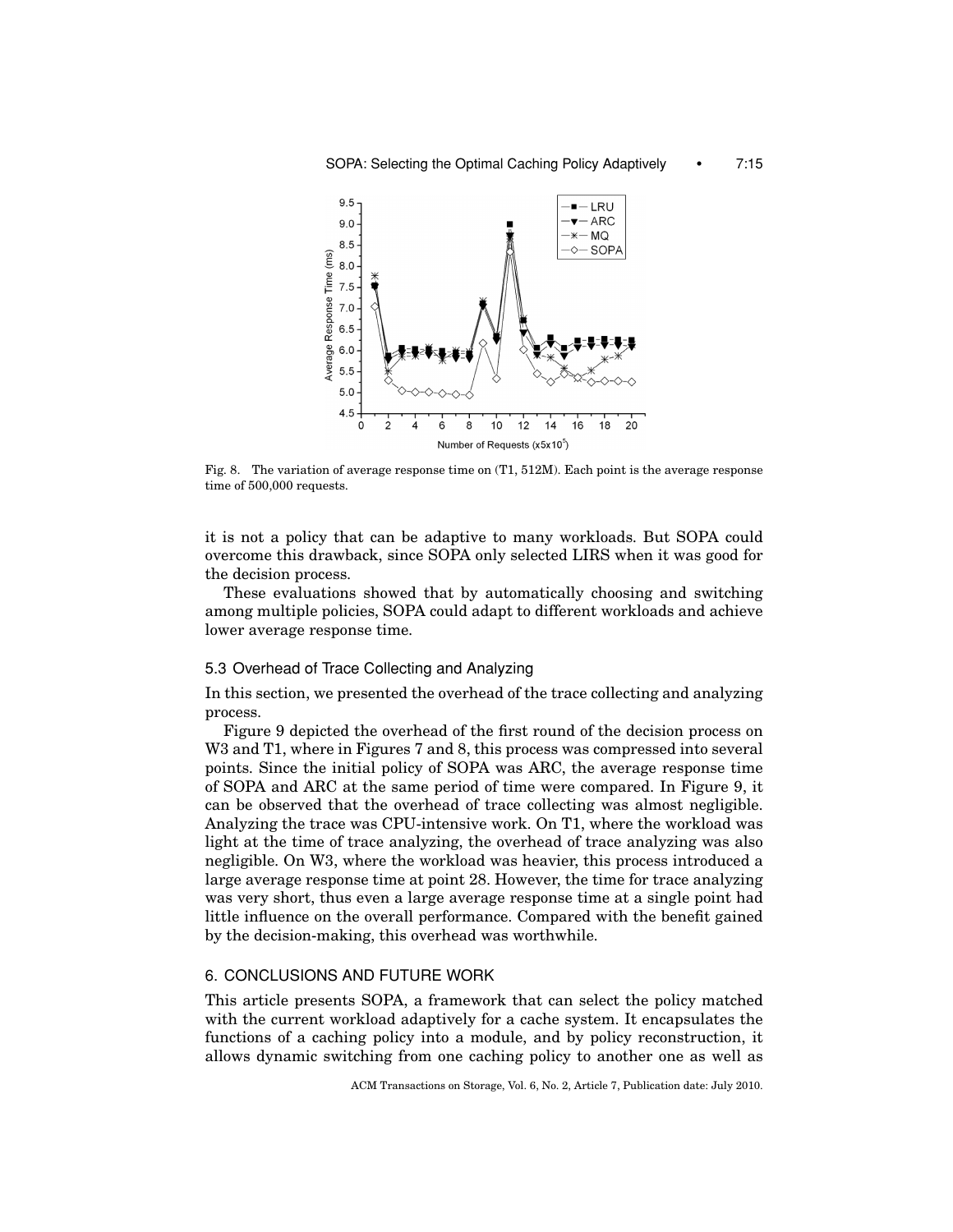7:16 • Y. Wang et al.



Fig. 9. The variation of average response time on (W3, 1G) and (T1, 256M). Each point is the average response time of 1000 requests.

the online deployment of new caching policies. It can select a caching policy matched with varying workloads.

The simulation evaluation showed that no single caching policy could perform well under all the different workloads. By choosing and switching among multiple policies, SOPA could achieve hit rates higher than any single caching policy. The real system evaluation on an IPSAN system shows that SOPA can reduce the average response time by up to 20.3% compared with LRU and up to 11.9% compared with ARC.

Our future work will focus on building a decision-making system based on experience. The Trace Analyzer stores the past decision results as experience and when a new workload comes, it can make a decision based on its experience. This can shorten the decision-making time needed and reduce the overhead of the trace analyzing.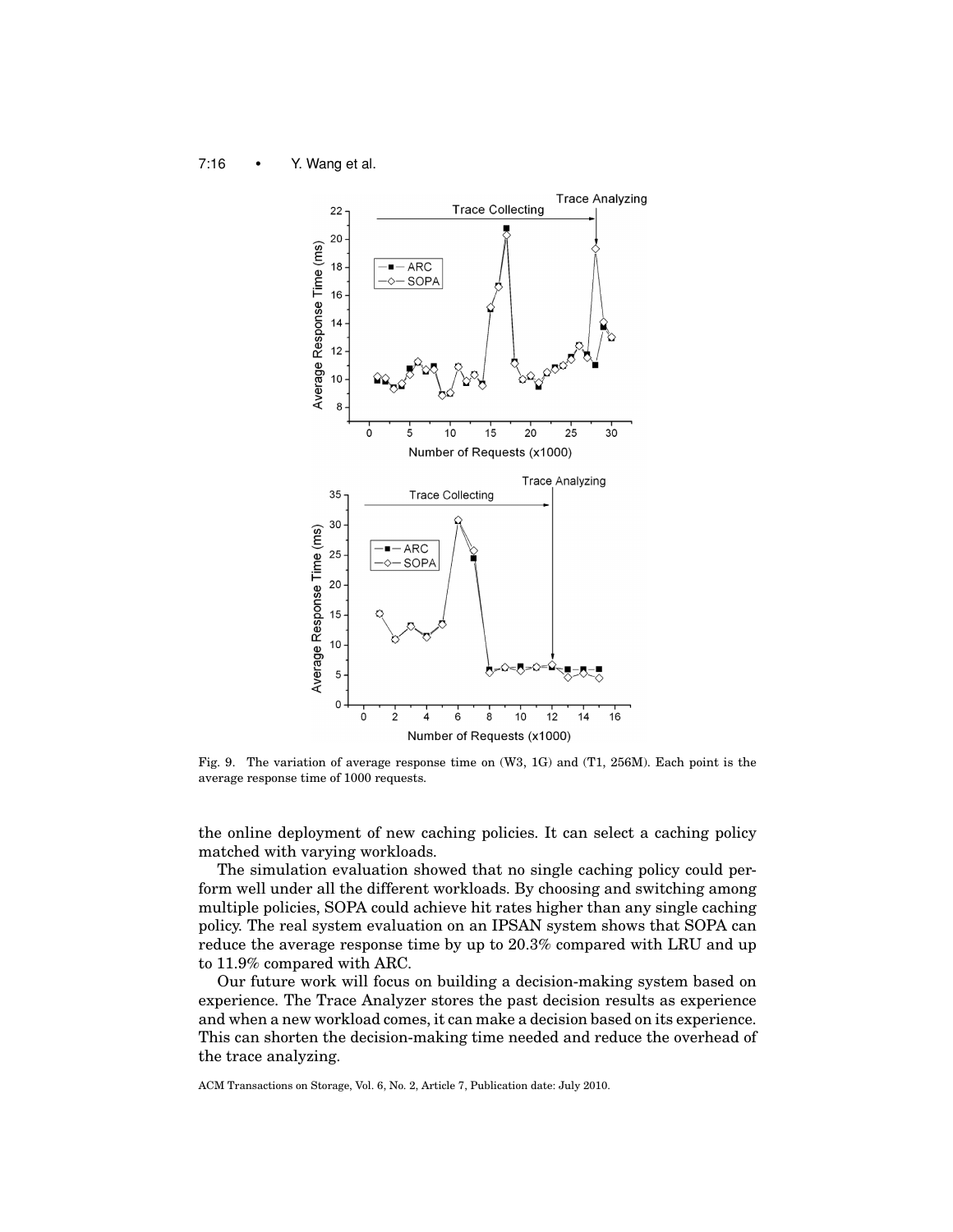#### **REFERENCES**

- ARI, I., AMER, A., GRAMARCY, R., MILLER, E., BRANDT, S., AND LONG, D. 2002. ACME: Adaptive caching using multiple experts. In *Proceedings of the Workshop on Distributed Data and Structures*, Carleton Scientific, 2002.
- ARI, I., GOTTWALS, M., AND HENZE, D. 2004. SANBoost: Automated SAN-Level caching in storage area networks, In *Proceedings of the International Conference on Autonomic Computing (ICAC)*.
- BANSAL, S. AND MODHA, D. S. 2004. CAR: Clock with adaptive replacement. In *Proceedings of the USENIX File and. Storage Technologies Conference (FAST)*, 142–163.
- CAO. P. AND IRANI, S. 1997. Cost-aware WWW proxy caching algorithms. In *Proceedings of the USENIX Symposium on Internet Technologies and Systems*.
- CHEN, Z., ZHOU, Y., AND LI, K. 2003. Eviction-based cache placement for storage caches. In *Proceedings of the USENIX Annual Technical Conference*, 269–281.
- CHEN, Z., ZHANG, Y., ZHOU, Y., SCOTT, H., AND SCHIEFER, B. 2005. Empirical evaluation of multilevel buffer cache collaboration for storage systems. In *Proceedings of the ACM SIGMETRICS Conference on Measurement and Modeling of Computer Systems (SIGMETRICS)*, 2005.
- CHOU, H. T. AND DEWITT, D. J. 1985. An evaluation of buffer management strategies for relational database systems. In *Proceedings of the VLDB Conference*.
- GILL, B. S. AND MODHA, D. S. 2005. WOW: Wise ordering for writes—combining spatial and temporal locality in non-volatile caches. In *Proceedings of the USENIX Conference on File and Storage Technologies (FAST)*.
- HP TRACES. http://tesla.hpl.hp.com/public software/
- JIANG, S. AND ZHANG, X. 2002. LIRS: An efficient low inter-reference recency set replacement policy to improve buffer cache performance. In *Proceedings of the ACM SIGMETRICS Conference on Measurement and Modeling of Computer Systems*. 31–42.
- JIANG. S., DING, X., CHEN, F., TAN, E., AND ZHANG. X. 2005. DULO: An effective buffer cache management scheme to exploit both temporal and spatial localities. In *Proceedings of the USENIX Conference on File and Storage Technologies (Fast).*
- JOHNSON, T. AND SHASHA, D. 1994. 2Q: A low overhead high performance buffer management replacement algorithm," In *Proceedings of the VLDB Conference*. 297–306.
- LEE, D., CHOI, J., KIM, J. H., NOH, S. H., MIM, S. L., CHO, Y., AND KIM, C. S. 2001. LRFU: A spectrum of policies that subsumes the least recently used and least frequently used policies. *IEEE Trans. Comput. 50*, 12, 1352–1360.
- LI, X., ABOULNAGA, A., SACHEDINA, A., SALEM, K., AND GAO, S. B. 2005. Second-tier cache management using write hints. In *Proceedings of the 4th USENIX Conference on File and Storage Technologies (FAST)*, 115–128.
- MCVOY, L. AND STAELIN, C. 1996. lmbench: Portable tools for performance analysis. In *Proceedings of the USENIX Technical Conference*. 279–295.
- MEGIDDO, N. AND MODHA, D. S. 2003. ARC: A self-tuning, low overhead replacement cache. In *Proceedings of the USENIX File and Storage Technologies Conference (FAST)*, 115– 130.
- MENON, J. 1994. Performance of RAID5 disk arrays with read and write caching. *Distrib. Parall. Datab. 2*, 3, 261–293.
- MENON, J. AND HARTUNG, M. 1988. The IBM 3990 disk cache. In *Proceedings of the IEEE Computer Society International COMPCON Conference*.
- NELSON, M. N., WELCH, B. B., AND OUSTERHOUT, J. K. 1998. Caching in the Sprite network file system. *ACM Trans. Comput. Syst. 6*, 1, 134–154.
- O'NEIL, E. J., O'NEIL, P. E., AND WEIKUM, G. 1993. The LRU-K page replacement algorithm for database disk buffering. In *Proceedings of the International Conference on Management of Data*, 297–306.
- ROBINSON, J. T. AND DEVARAKONDA, M. V. 1990. Data cache management using frequency-based replacement. In *Proceedings of the ACM SIGMETRIC Conference on Measuring and Modeling of Computer Systems*, 134–142
- RUEMMLER, C. AND WILKES, J. 1993. A trace-driven analysis of disk working set sizes. Tech. rep. HPL{OSR{93{23, Hewlett-Packard Laboratories, Palo Alto, CA, USA.